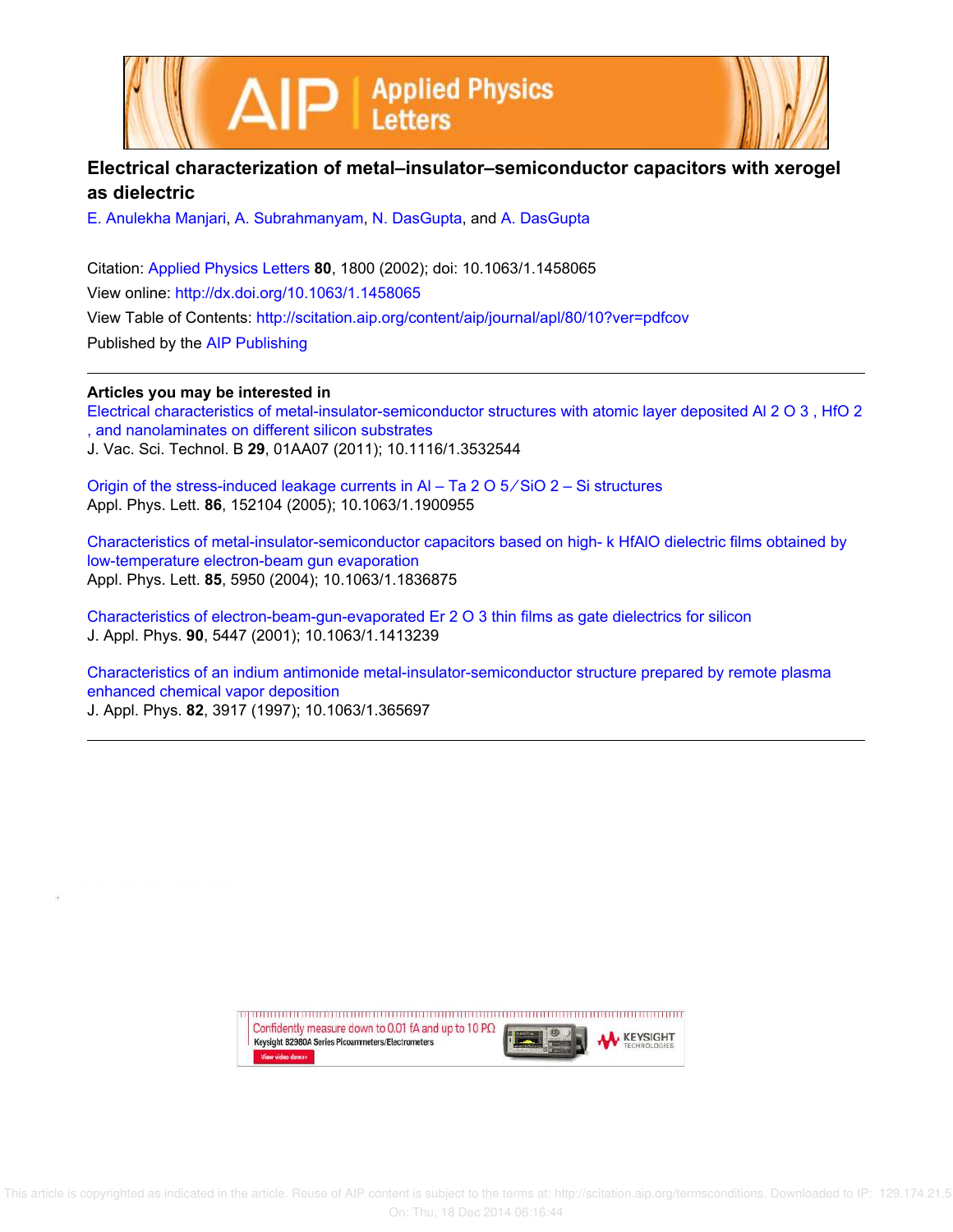## **Electrical characterization of metal–insulator–semiconductor capacitors with xerogel as dielectric**

E. Anulekha Manjari and A. Subrahmanyam *Department of Physics, I.I.T. Madras, Chennai 600036, India*

N. DasGupta and A. DasGupta<sup>a)</sup> *Department of Electrical Engineering, I.I.T. Madras, Chennai 600036, India*

(Received 14 May 2001; accepted for publication 3 January 2002)

Xerogel films have been prepared on *p*-type silicon (*p*Si) substrates by the sol–gel process using hexamethyldisilazane for surface modification. The dielectric constants of the films are in the range of 1.9–2.5. Detailed electrical characterization has been carried out using an aluminum–xerogel– *p*Si metal–insulator–semiconductor structure. Low values of fixed oxide charges, mobile oxide charges, and interface state densities have been obtained. The low leakage current density and high breakdown field strength of these films make them suitable for intermetal isolation. Very little degradation of the film properties was observed even after 40 days without any capping layer. © *2002 American Institute of Physics.* [DOI: 10.1063/1.1458065]

As the minimum feature size in integrated circuits continues to shrink toward 100 nm and beyond, delays due to interconnects are increasingly dominating overall gate delays.<sup>1</sup> This interconnect delay depends on the metal resistance and intermetal capacitance. Already copper is replacing aluminum to take advantage of its lower resistivity. The next step will be the substitution of silicon dioxide with insulating films having lower dielectric constants as the interlayer dielectric for on-chip interconnections. A dielectric that holds a lot of promise is  $SiO<sub>2</sub>$  based xerogel, which is a porous material having a dielectric constant *k* in the range of 1.3–2.5, compared to  $k=4$  for  $SiO<sub>2</sub>$ . In addition to its low *k*, the advantages of xerogel are that it has high thermal stability and can be deposited using the spin-on technique, which has high gap fill properties.

The silica xerogels are prepared by the sol–gel method following a two-step acid base catalyst process.<sup>2</sup> The precursor tetraethylorthosilicate (TEOS) is hydrolyzed by reacting with water with ethanol as the solvent. The hydrolysis reaction is accelerated by HCl, which is the acid catalyst. After hydrolysis, the TEOS undergoes condensation and polymerization, which is accelerated by a base catalyst. The acidbase catalyzed mixture (sol) is then filtered and spun on a silicon wafer in an ethanol-saturated atmosphere. The spun on films are then surface modified and dried at ambient pressure. In the surface modification step, the Si–OH groups on the pore surface, which tend to absorb moisture, are terminated with stable methyl groups. Trimethylchlorosilicate (TMCS) has been widely used for this purpose. The effects of varying extent of surface modification, water to TEOS ratio, and drying temperature on thickness, porosity, and dielectric constant of the xerogel films have been reported by Nitta *et al.*<sup>3</sup> Park *et al.*<sup>4,5</sup> have reported the effects of sol viscosity, aging time, and temperature on the dielectric properties of silica xerogel.

In the present work, hexamethyldisilazane (HMDS) has been used instead of TMCS for surface modification. Both TMCS and HMDS replace the highly polar hydroxyl groups on the surface of the film with less polar methyl groups.<sup>6</sup> However, TMCS contains chlorine and hydrochloric acid (HCl) generated during processing may corrode the metal lines. This is a serious concern for xerogel films to be used as intermetal dielectric in very large scale integrated technology. On the other hand, HMDS does not contain any chlorine and is therefore better suited for this application.

Although there are several reports on the preparation of the xerogel films, the electrical characteristics of these films have not been systematically studied so far. In particular, the properties of the xerogel–silicon interface have not been investigated. In this letter, a detailed study of the passivating properties of xerogel films through current–voltage  $(I - V)$ and capacitance–voltage (*C*–*V*) measurements is presented. The values of the fixed oxide charge density  $Q_f$ , interface trap density  $D_{it}$  as well as the mobile ion density  $Q_m$  have been calculated from these measurements. Also, reliability of these films is another important issue. While Schulz *et al.*<sup>6</sup> have studied the effect of different cap layers on HMDS treated xerogel films, in this work the effect of aging on the electrical properties of uncapped films has been studied.

The procedure followed for preparation of the xerogel films is similar to that described by Nitta  $et al.<sup>3</sup>$  except that HMDS has been used instead of TMCS for surface modification. It has been reported $4$  that the viscosity of the sol increases as a function of time at room temperature and stable xerogel films can be obtained only when the viscosity is in the range of 10–40 cP. In our experiments, the filtrate was left to gel for 10–15 min after base catalysis. Then it was deposited on precleaned *p*-type  $\langle 100 \rangle$  silicon wafer of resistivity 4–11  $\Omega$  cm and spun at 2000 rpm for 12 s. The spun-on film was allowed to gel in ethanol atmosphere for 1 h and then aged in ethanol solution at 50 °C for 24 h. The wafer was then dipped in *n*-hexane to replace ethanol. This was followed by surface modification by immersing the film in 10% HMDS in *n*-hexane for 1 h and curing the film by

a)Author to whom correspondence should be addressed; electronic mail: adg@ee.iitm.ernet.in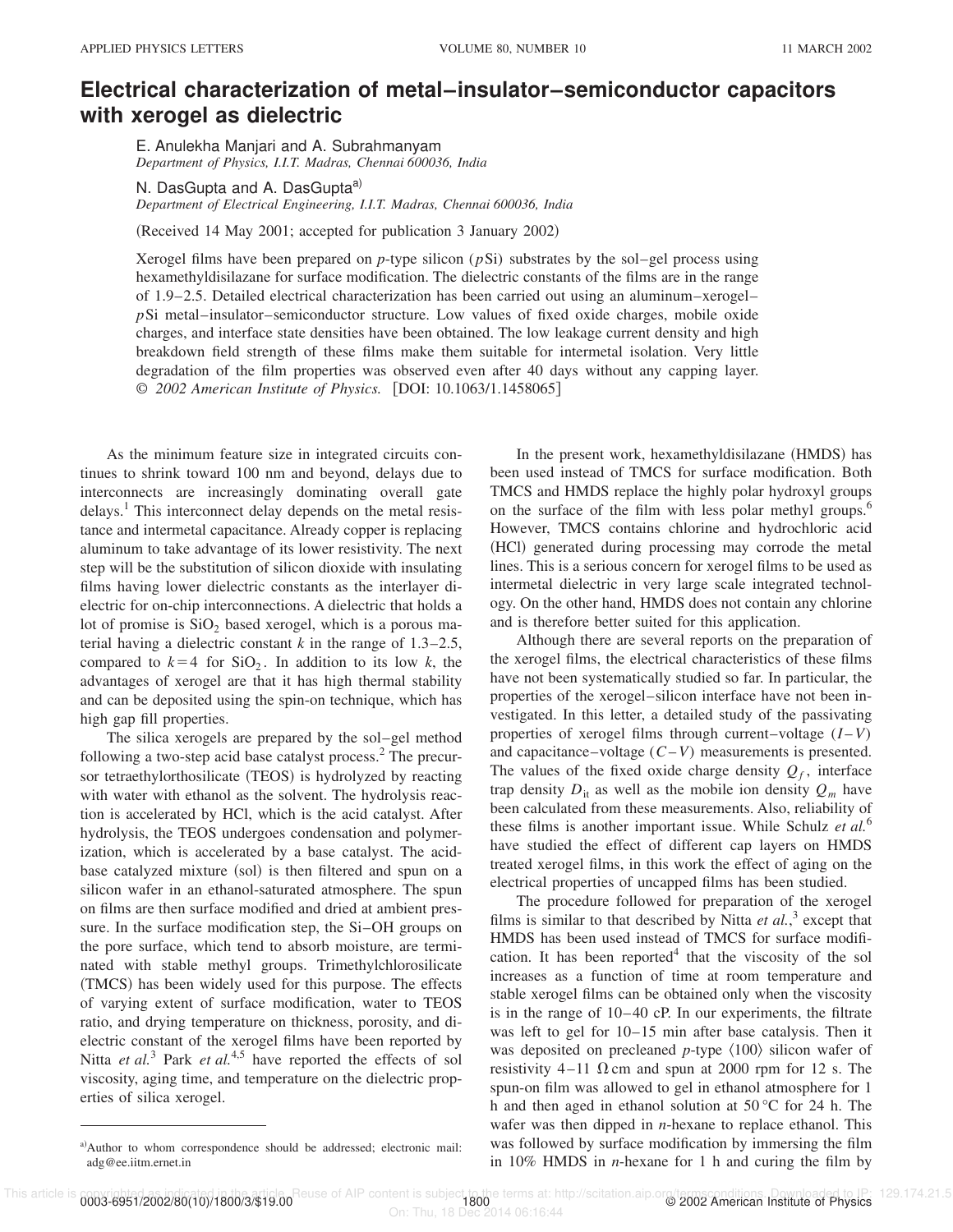

FIG. 1. *C*–*V* characteristics of freshly prepared Al–xerogel–*p*Si MIS device at 1 MHz (solid line) and after aging for 40 days (dashed line).

ramping the temperature from 50 to 450 °C at the rate of 2 °C/min. For electrical characterization, metal–insulator– semiconductor (MIS) capacitors were made by evaporating aluminum  $(A)$  dots of 0.5 mm diameter on the xerogel films. Al was also deposited on the back side of the wafer for the second contact.

The xerogel film thickness  $t_x$  was measured by a Dektak 3030 surface profiler. A step was made in the xerogel film for this measurement by etching in buffered hydrofluoric acid (HF) solution. The thickness of the film was found to vary in a wide range of 3000–4900 Å depending on the time the sol was allowed to gel before being spun on the wafer.

Fourier transform infrared (FTIR) spectroscopy of the cured xerogel film pelletized in the KBr matrix was carried out in the range of  $400-4000$  cm<sup>-1</sup>. As expected Si-O-Si related peaks were observed in the range  $1020-1090$  cm<sup>-1</sup> and peaks of  $C-H$  and  $-CH_3$  vibrations were observed around 2980, 1385, and 1470  $cm^{-1}$ . However, no peaks due to Si–OH and SiO–H stretching vibrations were observed signifying that HMDS treatment was effective in replacing the surface hydroxyl groups with  $-CH_3$ . This is in accordance with the results reported previously.<sup>6</sup> FTIR spectrum of films aged for 40 days in ambient conditions (without any capping layer) showed a small broad peak around 3300–  $3600 \text{ cm}^{-1}$  which corresponds to absorbed moisture.

*C*–*V* characteristics of a Al–xerogel–*p*Si MIS structure was obtained using a HP 4275 *LCR* meter at 1 MHz. A typical *C*–*V* plot is shown in Fig. 1, which displays well-marked accumulation, depletion, and inversion characteristics. The dielectric constants of the films were calculated from the accumulation capacitance  $C_{\text{max}}$  using the measured film thickness data and were found to be in the range 1.9–2.5 depending on the film preparation conditions. The  $1/C^2 - V$ plot in the depletion region was found to be a straight line with a slope corresponding to a doping concentration of 1015/cm<sup>3</sup> , which matches the wafer specifications. Using the  $C-V$  plots,  $Q_f/q$  extracted from the flatband voltage<sup>7</sup> was found to be in the range of  $8 \times 10^{10} - 1 \times 10^{11}$ /cm<sup>2</sup>.  $D_{it}$  was also estimated using the high frequency capacitance method developed by Terman<sup>7</sup> and was in the range of  $10^{11} - 5$  $\times 10^{11}/\text{cm}^2$  eV with the minima near the middle of the band gap. These values of  $Q_f/q$  and  $D_{it}$  are quite low for a de-<br>Indeed 2014 06:16:44 This article is copyrighted as indicated in the article. He use of AIP content is subject to the letter search post and statistics (solid line) and after aging for 40 days (dashed 129.174.21.5

TABLE I. Xerogel film properties obtained from measurements.

| Thickness $(tr)$                   | 3000-4900 Å                                              |
|------------------------------------|----------------------------------------------------------|
| Dielectric constant $(k)$          | $1.9 - 2.5$                                              |
| Fixed oxide charge $(Q_f/q)$       | $8 \times 10^{10} - 1 \times 10^{11}$ /cm <sup>2</sup>   |
| Interface state density $(D_{ii})$ | $10^{11} - 5 \times 10^{11}$ /cm <sup>2</sup> eV         |
| Mobile ion charge $(Q_m/q)$        | $1 \times 10^{11} - 1.5 \times 10^{11}$ /cm <sup>2</sup> |
| Resistivity $(\rho)$               | $10^{12}$ Q cm                                           |
| Breakdown field strength           | $>10^6$ V/cm                                             |
|                                    |                                                          |

posited film and are almost comparable to those obtained for a Si-thermal SiO<sub>2</sub> interface. The *C*-*V* plots also displayed a hysteresis in the clockwise direction, probably due to mobile ions. The hysteresis loop has a width  $(\Delta V)$  of 3 V as seen from Fig. 1.  $Q_m/q$  was calculated as  $C_{\text{max}}\Delta V/(Aq)$ , where *A* is the area of the MIS capacitor and *q* is electronic charge, to be equal to  $1.38 \times 10^{11} / \text{cm}^2$ . In all the films, the  $Q_m/q$  values were found to be between  $1 \times 10^{11}$ /cm<sup>2</sup> and  $1.5 \times 10^{11}$ /cm<sup>2</sup>. These values again are very reasonable, considering that the film is prepared using a sol–gel technique, where the solvents may contain ionic impurities. The values of  $Q_f/q$ ,  $D_i$ , and  $Q_m/q$  are presented in Table I for ready reference. Figure 1 also shows the *C*–*V* plot of the same device aged for 40 days. There is only a marginal increase  $(< 0.5\%)$  in the capacitance value showing that the films are quite stable even without any protective layer.

Since the main use of the xerogel film is to provide isolation between metal lines, the insulating property of the film is of paramount importance. The leakage currents of the MIS devices were measured using the HP 4155B semiconductor parametric analyzer. The leakage current density *J* versus voltage characteristics of the MIS device is shown in Fig. 2. As can be seen, the leakage current density is 2.5  $\times 10^{-7}$  A/cm<sup>2</sup> at 5 V applied bias. The resistivity of the xerogel film  $(\rho = V/(Jt_x))$  was calculated to be on the order of  $10^{12}$   $\Omega$  cm. This value is smaller than that obtained for  $SiO<sub>2</sub>$  films of comparable thickness because of the porous structure of the xerogel films. However, it is still high enough to provide good electrical isolation. Also, the films did not break even when subjected to 40 V, showing a breakdown field strength  $>10^6$  V/cm. As shown in Fig. 2, the leakage current was found to increase only slightly after 40



FIG. 2. Leakage current density–voltage characteristics of freshly prepared line).